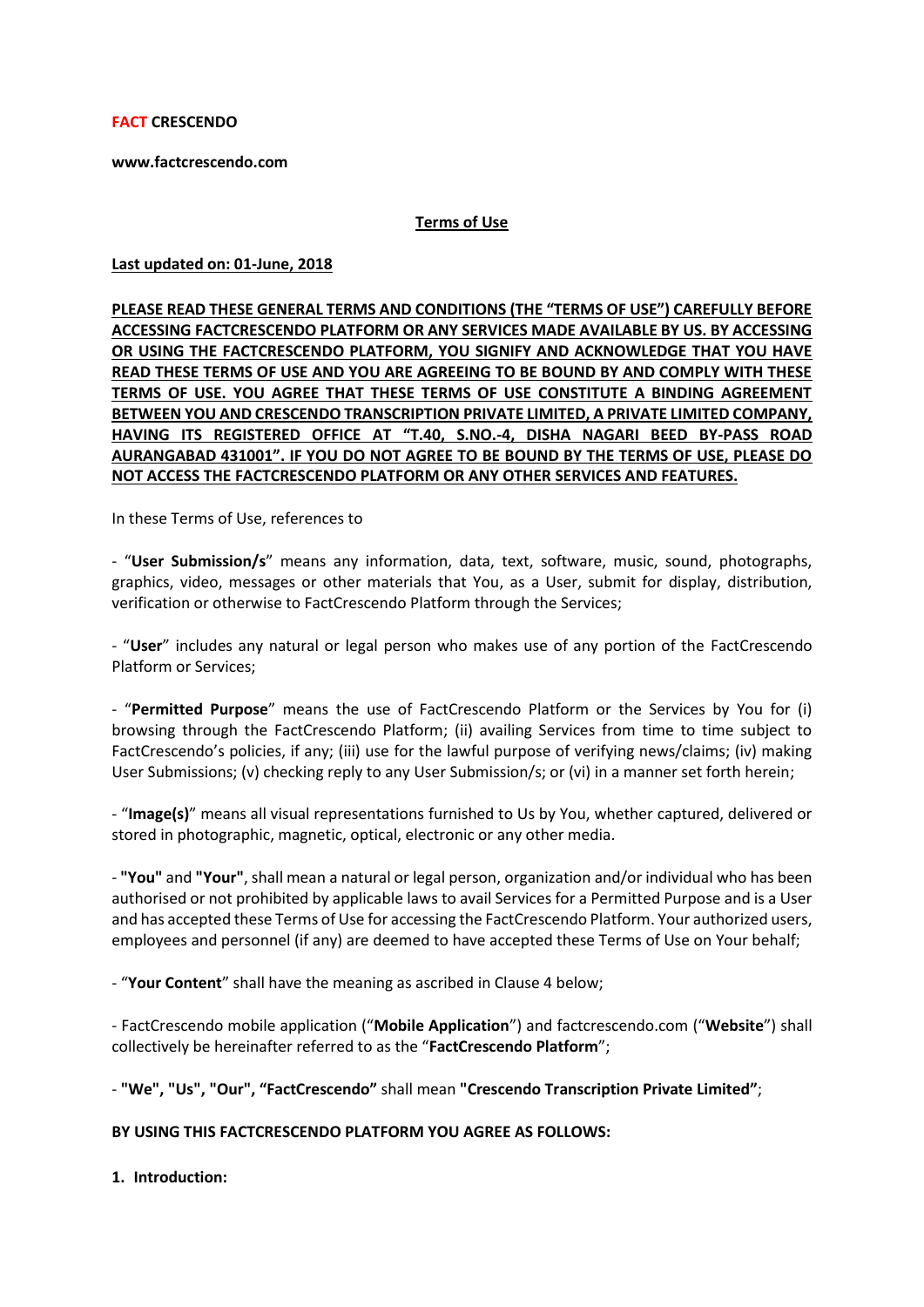These Terms of Use are subject to change from time to time at Our sole discretion, and any changes will be effective immediately upon posting on the FactCrescendo Platform. You are responsible for regularly reviewing these Terms of Use so that You will be apprised of any changes. You can determine when these Terms of Use were last revised by referring to the ["LAST UPDATED"] legend at the top of these Terms of Use. Your continued use of the FactCrescendo Platform after such changes will indicate Your acceptance of such revised Terms of Use. We are committed to providing adequate content to You and encourage You to contact us via CONTACT US information provided on Our FactCrescendo Platform.

# **2. What are Our Services?**

The FactCrescendo Platform is an electronic platform that provides services to verify any public claims/news and including but not limited to internet based services on the FactCrescendo Platform and such other services that are incidental and ancillary thereto ("**Services**").

We are not responsible for any conduct or behaviour of the third parties on FactCrescendo Platform.

We may use User Submissions, Your Content and other related data obtained from You in order to continually improve the ease of operation of Our Services. We reserve the right to use any kind of web analysis systems. Any kind of usage of Your Content shall be informed to You in our Privacy Policy which is available at https://www.factcrescendo.com/privacy-policy/. We reserve the right at all times and at Our own discretion to make use of the services of third parties in providing Services on Our FactCrescendo Platform.

We may provide links to other web sites or internet resources for Your convenience only, and such links do not signify or imply Our endorsement of such other web site or resource or its contents over which We have no control and which We do not monitor. You will use those links at Your own risk and should apply a reasonable level of caution and discretion in doing so. You agree that We shall have no responsibility or liability for any information, software, or materials found at any other web site or internet resource.

# **3. Who Are Eligible To Use Our Services**?

The Services are not available to minors under the age of 18 (eighteen) or to any user suspended by Us for any reason whatsoever. If You are disqualified as per the preceding sentence, You shall not be permitted to avail the Services or use the FactCrescendo Platform. You represent that You are of legal age to form a binding contract and are not a person barred from receiving the Services under the laws as applicable in India. Notwithstanding the foregoing, if You are below the age of 18 (eighteen) years, please read through these Terms of Use with Your parent or legal guardian, and in such a case these Terms of Use shall be deemed to be a contract between Us and Your legal guardian or parent and to the extent permissible under applicable laws, enforceable against You. We reserve the right on a case by case basis to demand documented proof that Your parent or legal guardian's consent has been granted.

If You are a User, not being a natural person, You represent that You are duly authorized by the said User to accept these Terms of Use and You have the authority to bind the said User to these Terms of Use.

We reserve the right to refuse access to use the Services offered on FactCrescendo Platform to new users or to terminate access granted to existing Users at any time without according any reasons for doing so.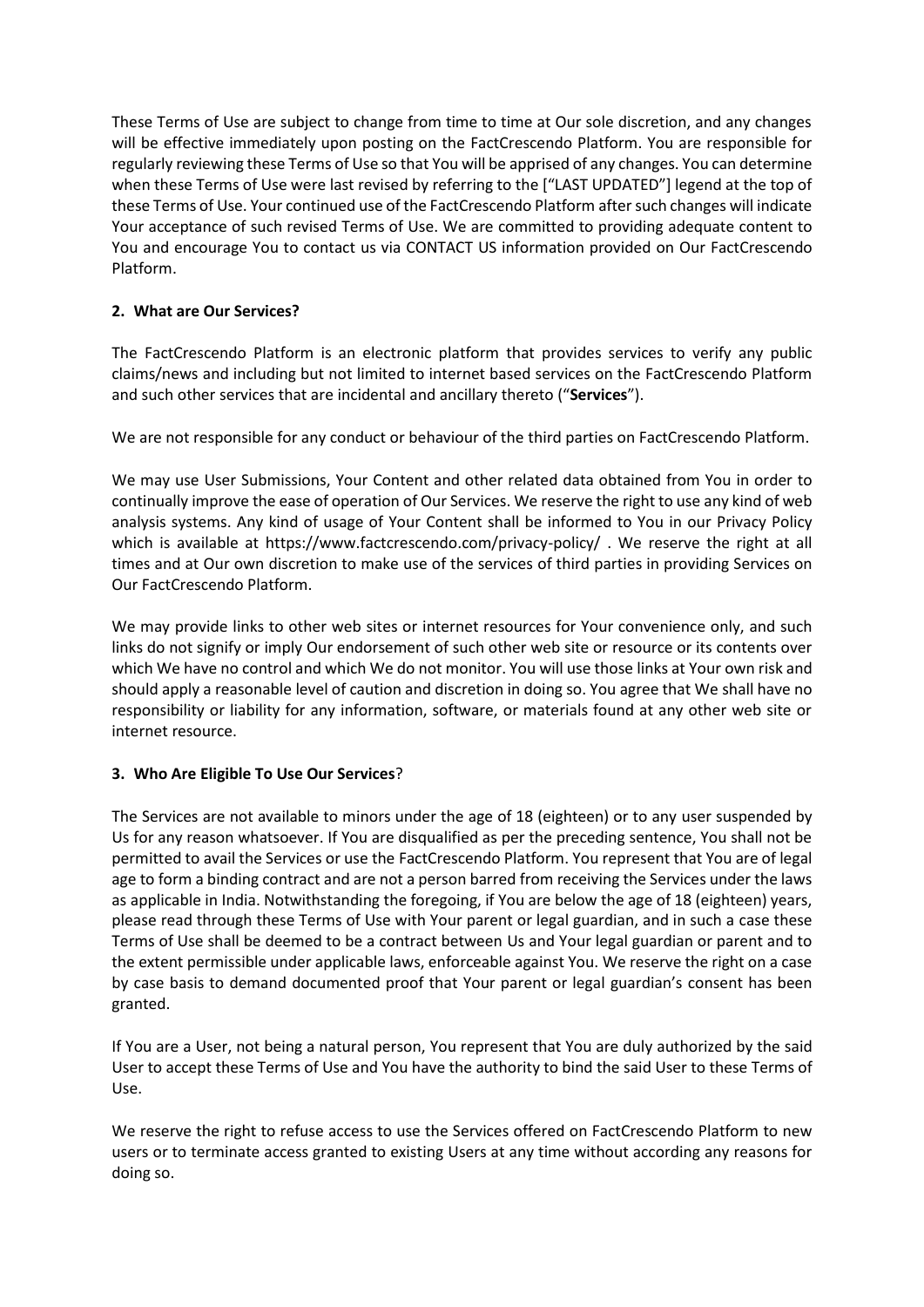### **4. User Information and Security:**

You do not require registering yourself to navigate through the FactCrescendo Platform, but You may be required to provide some information on this FactCrescendo Platform, like Your name, email address and such other personal information ("**Your Content**"), for availing some of the Services, including but not limited to submitting Your stories for fact checking. You hereby warrant that You have authority to provide any information to Us.

When providing Your Content, You agree and confirm to provide true, accurate, current and complete credentials or information about Yourself. If You provide information that is untrue, inaccurate, not current or incomplete, or We have reasonable grounds to suspect that You have provided such information, We may (in addition to any other rights or remedies available to Us), suspend or terminate Your access and refuse any and all current or future use of the FactCrescendo Platform and the Services (or any portion thereof). You should not impersonate someone else, submit Your Content for anyone other than Yourself and the User You represent. You are responsible for the confidentiality of Your Content (if necessary) and Your personal information which You provide while trying to get the access of FactCrescendo Platform. We cannot and will not be liable for any loss or damage arising from Your failure to comply with this section.

If You access our FactCrescendo Platform, You are responsible for maintaining the confidentiality of Your Content, and for restricting access to Your android system/mobile phones. You agree to accept responsibility for all activities that occur under Your submitted mobile number/email id (if any). When You access this FactCrescendo Platform, You submit Your personal/ other information in our database which will be maintained by Us and will be used for making Your user experience better.

Additionally, You are prohibited from selling, trading, or otherwise transferring Your access right to another person.

#### **5. Use Of Your Personal Information, User Submission and Your Content:**

This clause explains that We will use Your Personal Information (*defined in Privacy Policy*) only in accordance with Our Privacy Policy*.* These Terms of Use incorporate Our Privacy Policy which describes (amongst other things) how we will use any Personal Information collected from the FactCrescendo Platform. For more information, please see Our full Privacy Policy available at https://www.factcrescendo.com/privacy-policy/ .By visiting Our FactCrescendo Platform, You are accepting and consenting to the practices described in Our Privacy Policy.

You hereby irrevocably waive (and agree to cause to be waived) any claims and assertions of moral rights or attributions with respect to Your User Submissions. We reserve the right to display advertisements in connection with User Submissions and to use User Submissions for advertising and promotional purposes without any compensation to You. These advertisements may be targeted to the content or information stored on the Services. In consideration for Us granting You access and use of the Services, You agree that We may place such advertisements throughout our Services.

Any User Submission found to be in violation of the Terms of Use or that We determine to be harmful to the platform may be modified, edited, or removed at Our discretion. When submitting any User Submission to our platform You represent and warrant that You own all rights to the User Submission and You have paid for or otherwise have permission to use any User Submission submitted. When You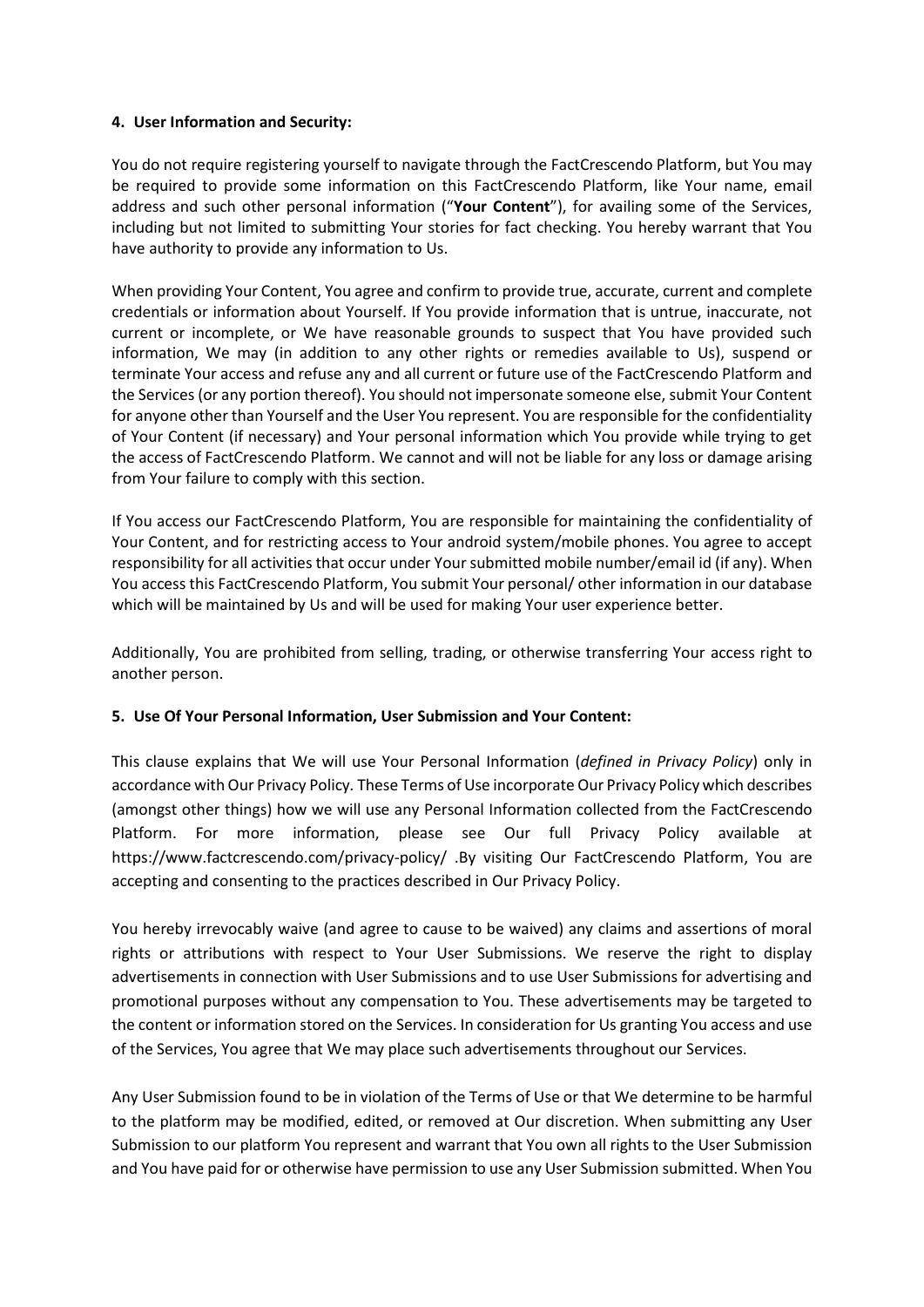submit any User Submission to Us, You grant Us, Our partners, affiliates, users, representatives and assigns a non-exclusive, fully-paid, royalty-free, irrevocable, world-wide, universal, transferable, assignable license to display, publicly perform, distribute, store, broadcast, transmit, reproduce, modify, prepare derivative works, market, sub-license or use and reuse all or part of your User Submission. It is important for You to grant Us this license so that We may transmit your User Submission and review such User Submission.

*Images*: You hereby agree to grant Us a perpetual right to use, publish, display and archive all Images/photos shared by You with Us under User Submissions. You shall retain all copyright and ownership rights in Your Images. You shall deliver Us with Images in an industry standard format and at a suitable resolution. It is Your responsibility to verify that the digital data and Images are suitable for reproduction of the expected quality and colour accuracy. If the published Images on Fact Crescendo Platform is not deemed suitable, Our sole obligation will be to replace or repair the published Image, and in no event shall We be liable for poor reproduction quality, delays or consequential damages.

*Image alterations*: We shall not make or permit any alterations like additions orsubtractions in respect of the Images shared by You, alone or with any other material, except cropping and alterations of contrast, brightness, colour balance and consistent with reproduction needs may be made.

*Image/ Photo Credit*: All published usages of Images on Fact Crescendo Platform, including Images received through User Submissions, will be accompanied by written credit to the photographer, as per information received by Us. If no placement of a credit is specified, it means (i) no credit is required; (ii) Image has been clicked by Our photographer; or (iii) the source of Image is not known by Us. If a credit is required or the source was known/communicated to Us and is not actually mentioned/provided, We shall provide an amount of INR 100 (Rupees Hundred Only) per Image as a reasonable compensation to the photographer for the lost value of the credit line, provided that: (i) You have the evidence that You had communicated us with the photographer details; and (ii) We have not mentioned the credit line within 7 working days from the date of intimation by You to Us.

*Idea Submission*: We do not accept or consider unsolicited ideas (including but not limited to ideas relating to processes, technologies, product enhancements, product names, etc.), even as a part of Your Content. Please do not submit any unsolicited ideas, content, artwork, suggestions, or other works ("**Unsolicited Submission/s**") in any form to Us. The sole purpose of this policy is to avoid potential misunderstandings or disputes when Our products might seem similar to ideas You submitted to Us. If, despite Our request that You not send Us Your ideas, You agree to the following: (1) Your Unsolicited Submissions and their contents will automatically become Our property, without any compensation payable or due to You; (2) We may use or redistribute the Unsolicited Submissions and their contents for any purpose and in any way; (3) there is no obligation for Us to review the Unsolicited Submission; and (4) there is no obligation to keep any Unsolicited Submissions confidential.

#### **6. Conduct, Rules and Responsibility**: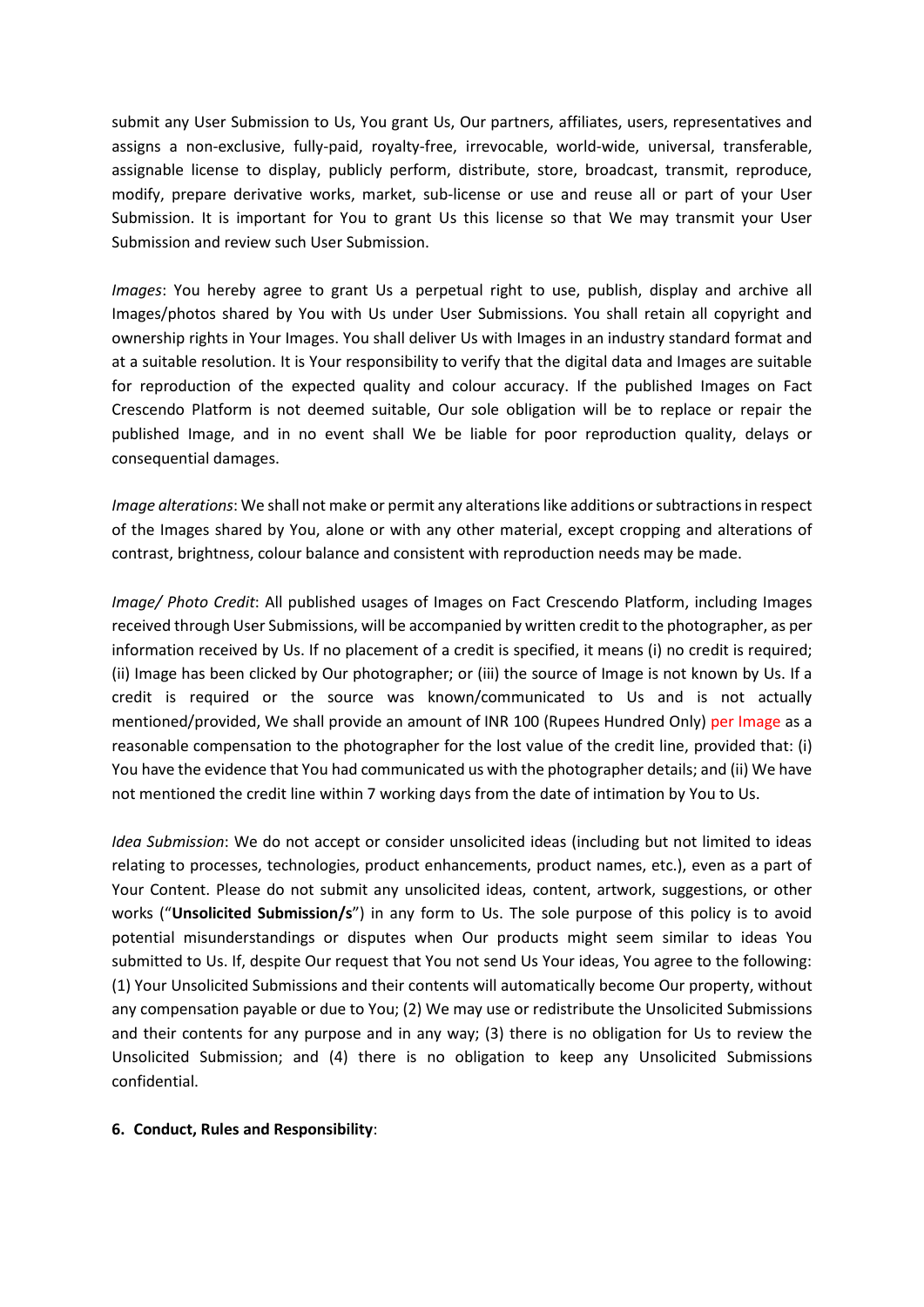- 6.1 You Agree and Confirm that You will lawfully use the Services provided by Us and comply with all applicable laws and regulations while using and/or transacting on Our FactCrescendo Platform.
- 6.2 That You are accessing the Services available on FactCrescendo Platform and transacting at Your sole risk and are using Your best and prudent judgment before transacting in any manner through this platform.
- 6.3 Conditions applicable: You agree to abide by the following rules of conduct.
- 6.3.1 You will not copy, distribute or disclose any part of the FactCrescendo Platform in any medium, unless permitted by Us;
- 6.3.2 You will not attempt to interfere with, compromise the system integrity or security of, or decipher any transmissions to or from the servers running the platform;
- 6.3.3 You will not use any robot or other automated means or interface not provided by Us to access the FactCrescendo Platform or to extract or export data collected through the platform;
- 6.3.4 You agree not to use the platform to stalk, harass, bully or harm another individual;
- 6.3.5 You agree that You will not hold Us responsible for Your use of FactCrescendo Platform;
- 6.3.6 You agree not to use FactCrescendo Platform in any way that is misleading, unlawful, defamatory, obscene, invasive, threatening or harassing;

If You are discovered to be undertaking any of the aforementioned actions, Your privileges to use Our FactCrescendo Platform may at our discretion be terminated or suspended. Generally we will provide explanation for any suspension or termination of access to use the platform, but We reserve the right to suspend or terminate access at any time without notice or explanation.

- 6.4 By way of example, and not as a limitation, You agree and undertake that when using a Service, or submitting any User Submissions, You will not:
	- (a) defame, abuse, harass, stalk, threaten or otherwise violate the legal rights of others;
	- (b) publish, post, upload, distribute or disseminate any inappropriate, profane, defamatory, infringing, obscene, indecent or unlawful topic, name, material or information;
	- (c) upload files that contain software or other material protected by intellectual property laws unless You own or control the rights thereto or have received all necessary consents; You own or control the rights thereto or have received all necessary consents;
	- (d) upload or distribute files that contain viruses, corrupted files, or any other similar software or programs that may damage the operation of FactCrescendo Platform;
	- (e) conduct or forward surveys or contests;
	- (f) violate any code of conduct or other guidelines, which may be applicable for or to any particular Service;
	- (g) use the Services for any illegal or unauthorized purpose;
	- (h) violate any applicable laws or regulations for the time being in force in or outside India; and
	- (i) violate, abuse, unethically manipulate or exploit, any of the terms herein for the use of FactCrescendo Platform.

If You have violated the above requirements or if We believe that any User Submission may harm the platform or other Users, Your access to the FactCrescendo Platform may be suspended or terminated.

#### **7. Guarantee and responsibility for Your Content and User Submissions**: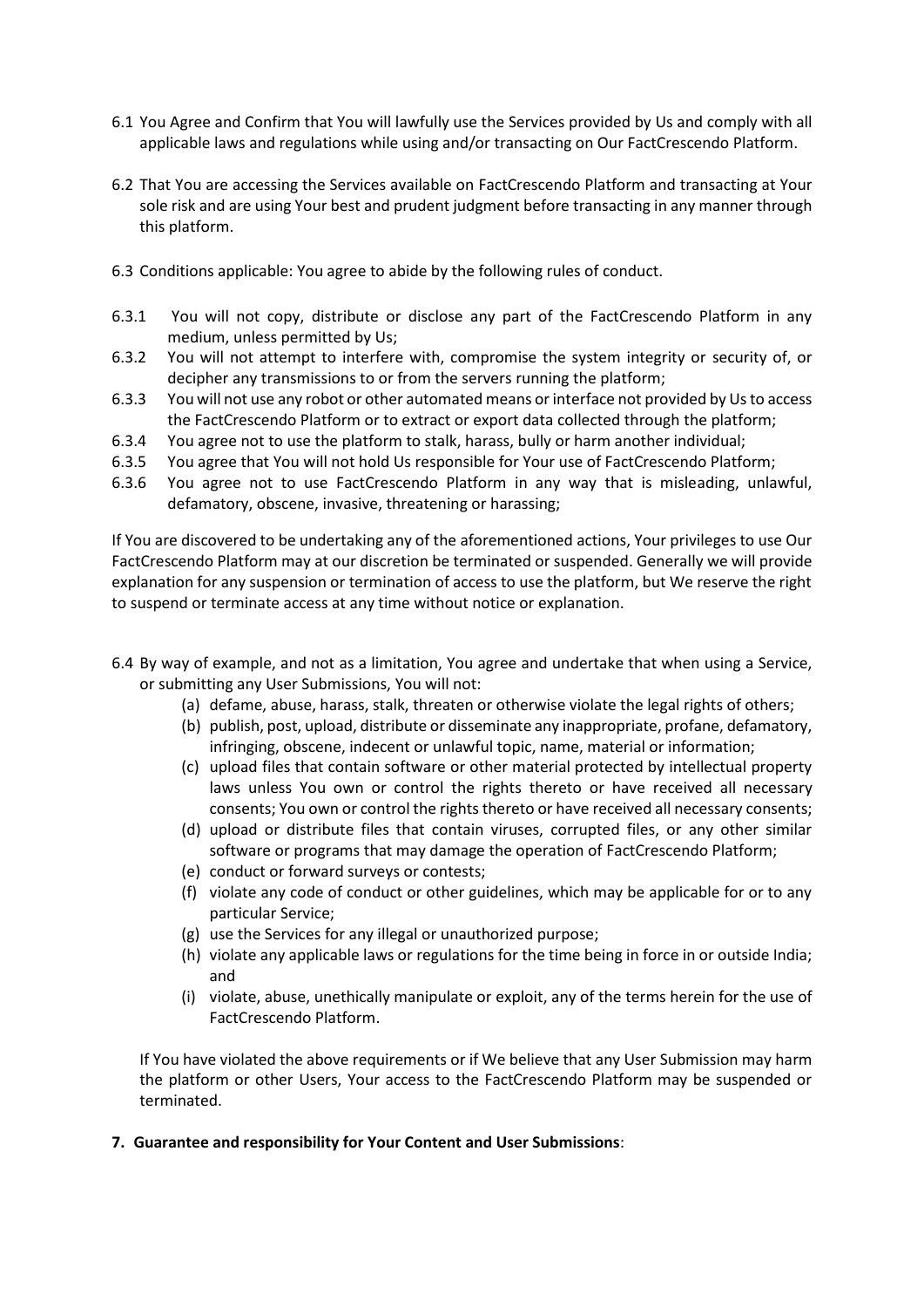You shall be solely liable for any claims, damages, allegation arising out of Your Content and/or User Submissions on FactCrescendo Platform (including but not limited to legality of Your Content, information related to purpose of availing Services, etc.) and shall hold Us harmless and indemnified against all such claims and damages.

We may not review User Submissions, and You agree that You are solely responsible for all of your User Submissions. You represent and warrant that Your User Submissions and our authorised use of such submissions do not and will not infringe the rights of any third party (including, without limitation, intellectual property rights, rights of privacy or publicity, or any other legal or moral rights). Your User Submissions must not violate Our policies. You may not represent or imply to others that Your User Submissions are in any way provided, sponsored or endorsed by Us.

# **8. Communications**

When You use the FactCrescendo Platform or send emails or other data, information or communication to Us, You agree and understand that You are communicating with Us through electronic records and You consent to receive communications via electronic records from Us periodically and as and when required. We may communicate with You by email or by such other mode of communication, electronic or otherwise.

### **9. Fees/ Charges and Payment Policy:**

- (a) We do not charge any fee for browsing on FactCrescendo Platform. We reserve the right to bring in or change Our fee/pricing policy from time to time. In particular, We may at Our sole discretion introduce new services and modify some or all of the existing services offered on FactCrescendo Platform. In such an event We reserve the right to introduce fees for the new services offered or amend/introduce fees for existing services, as the case may be.
- (b) By agreeing to the Terms of Use, You agree to Our pricing policy and payment policy.
- (c) All payments(if any) for the Services availed by You, shall be compulsorily in Indian Rupees acceptable in the Republic of India if You are an Indian National. We will not facilitate transaction with respect to any other form of currency for Indian National or a foreign citizen.
- (d) In order to make payments, You will be required to provide Us information regarding Your credit card or other payment instrument. You represent and warrant to Us that such information is true and that You are authorized to use the payment instrument.
- (e) We will not be responsible or assume any liability, whatsoever in respect of any loss or damage arising directly/indirectly to You due to- (i) lack of legal authorizations for any transaction; (ii) any payment issues arising out of the transaction; or (iii) decline of transaction for any other reason/s.

#### **10.Fair Comment:**

10.1. The content of the pages of this FactCrescendo Platform indicate Our fairness and transparency in Our editorial opinion and the content is for Your general information and use only. We do not advocate, endorse, warrant or gurantee any content provided by others through the FactCrescendo Platform or public forums/blogs enabled by Us. Ur intent is to provide You with insights and We do not intend to harm You or malign anyone or anything.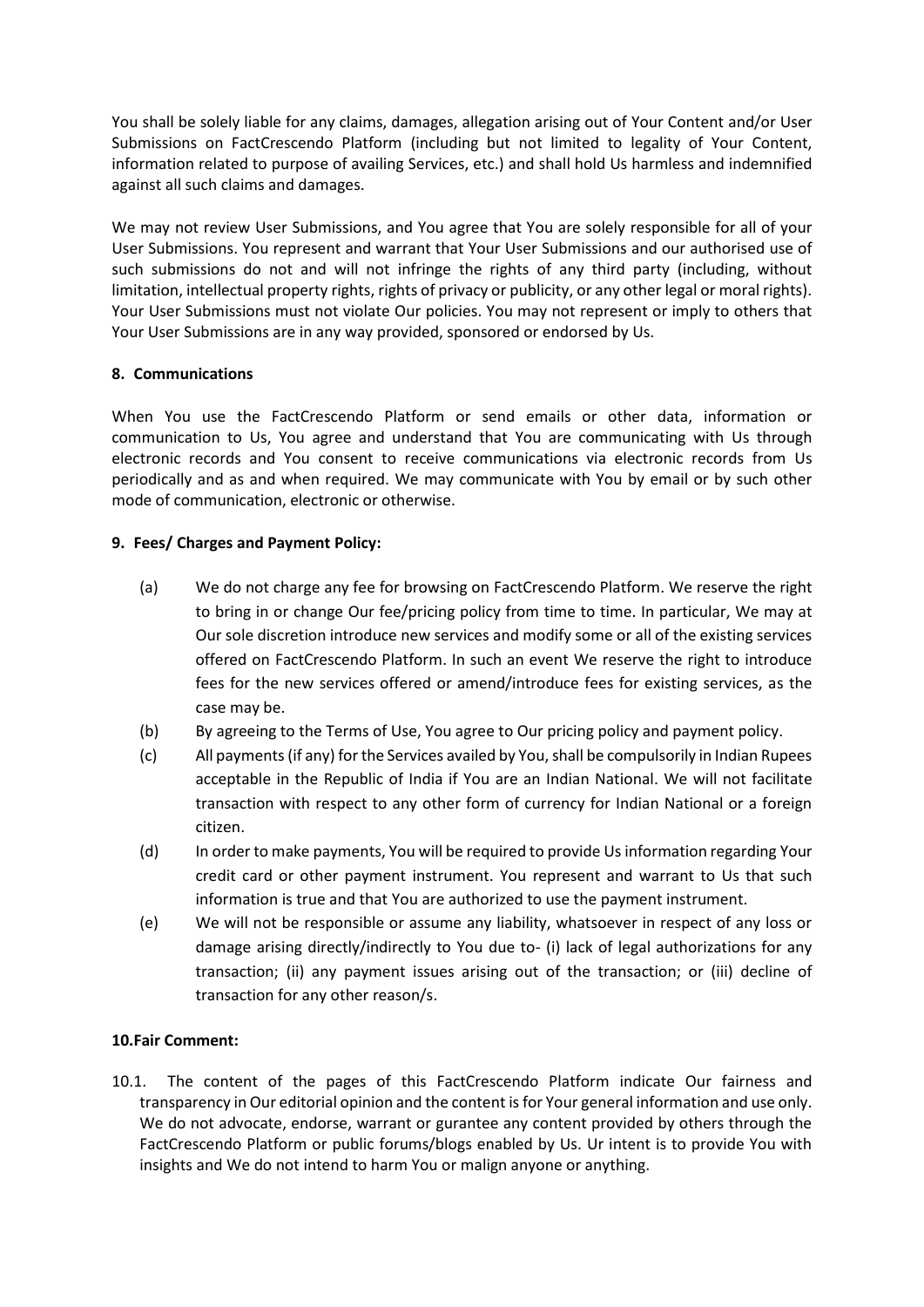- 10.2. Neither We nor any third parties provide any warranty or guarantee as to the accuracy, timeliness, performance, completeness or suitability of the information and materials found or offered on this FactCrescendo Platform for any particular purpose. You acknowledge that such information and materials may contain inaccuracies or errors and We expressly exclude liability for any such inaccuracies or errors to the fullest extent permitted by law.
- 10.3. Your use of any information or materials on this FactCrescendo Platform is entirely at Your own risk, for which We shall not be liable. It shall be Your own responsibility to ensure that any products, services or information available through this platform meet your specific requirements. Users are solely responsible for the decisions they make, the actions they take, and the results they obtain based on the use, non-use, or misuse of content provided by Us. We are not responsible for and assume no responsibility for any (i) physical or emotional harm, damage, accident, injury, disease or death; (ii) any business harm, damage or loss; financial harm, damage or loss; lost profits; lost business opportunities; lost contracts; business interruption; loss of personal or professional goodwill or reputation; or loss of any other kind; resulting from the use, non-use, or misuse of content provided by Us on the FactCrescendo Platform.
- 10.4. We are not responsible and do not assume any responsibility for any offensive, defamatory, or illegal conduct by any of the Users.
- 10.5. None of the contents on this FactCrescendo Platform, or social media channels, or communicated or shared by Us through Our newsletter, email communication, or any other form of communication, should be perceived as providing professional, business, financial, medical/mental health, legal advice, counselling or services.

#### **11.Platform Disclaimer**

Kindly be aware that Our FactCrescendo Platform and any information found within it are offered "asis." The said platform and any Services offered are not fail-safe and are not designed or intended for use in situations requiring fail-safe, error-free, or interruption-free performance which could lead to severe injury to business, people, property, or the environment ("**Essential Activities**"). These Essential Activities may include, without limitation, vital business operations, personal communications, or activities where absolutely accurate data or information is required. You expressly assume the risks of any damages resulting from the Essential Activities and You expressly release Us from any liability related to such Essential Activities. You agree that any information may be inaccurate, unsubstantiated or possibly even incorrect. We cannot guarantee that using Our platform will result in any benefits or positive results for You. You agree to release Us from any liability that We may have to in relation to Your use of our FactCrescendo Platform. Through the said platform you may be able to meet third parties, We ask you to exercise common sense and good judgment when doing so. You agree to release Us from any liability related to any encounters with third parties that may occur through Your use of the said platform. By using the platform You agree that any legal remedy or liability that You seek to obtain for actions or omissions of other third parties will be limited to a claim against the particular third parties who caused You harm and You agree not to attempt to impose liability on, or seek any legal remedy from Us with respect to such actions or omissions..

# **12.Intellectual Property Rights**:

It is expressly clarified that You will retain ownership and shall solely be responsible for You Content, User Submissions and any content that You provide or upload when using any Service, including any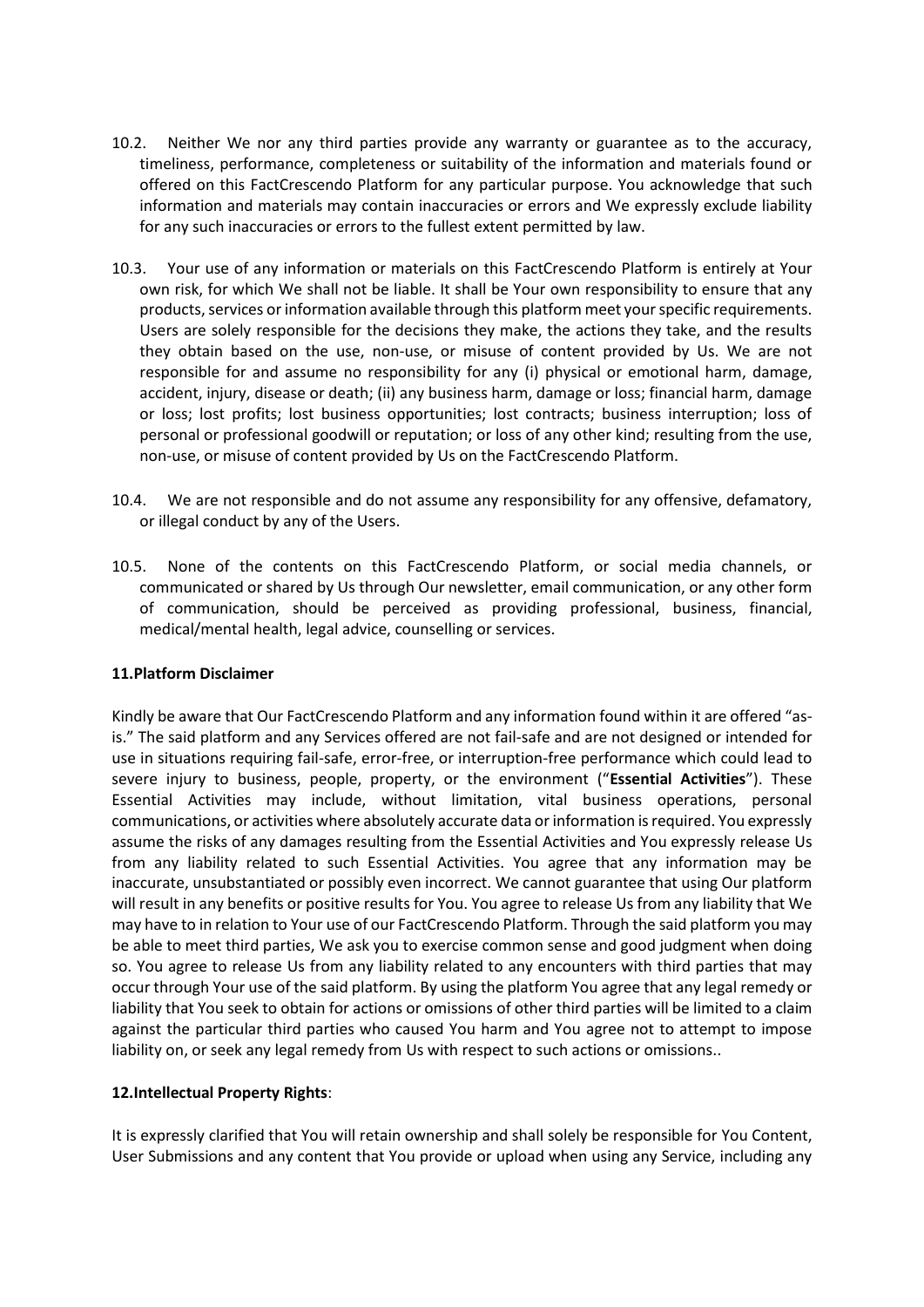text, data, information, images, photographs, music, sound, video or any other material which You may upload, transmit or store when making use of Our various Services.

The FactCrescendo Platform and the processes or other content, including but not limited to all text, graphics, user interfaces, visual interfaces, sounds and music (if any), artwork and computer code (collectively, the **"Content"**) on FactCrescendo Platform is owned and controlled by Us or Ourlicensors and the design, structure, selection, coordination, expression, look and feel and arrangement of such Content is protected by copyright, patent and trademark laws, and various other intellectual property rights (whether an application is approved/filed for the same or not). Through Your use of FactCrescendo Platform, by no means are any rights impliedly or expressly granted to You in respect of such Content. We reserve the right to change or modify the Content from time to time at Our sole discretion.

Except as expressly provided herein, You acknowledge and agree that You shall not copy, republish, post, display, translate, transmit, reproduce or distribute any Content through any medium without obtaining the necessary authorization from Us of such Content and no others rights are conveyed to You by virtue of accessing or using FactCrescendo Platform.

### **13.Disclaimer /Limitation of Liability**:

WEBSITE, SERVICES, CONTENT, USER CONTENT AND ANY THIRD PARTY CONTENT ARE PROVIDED BY US ON AN "AS IS" BASIS WITHOUT WARRANTY OF ANY KIND, EXPRESS, IMPLIED, STATUTORY OR OTHERWISE, INCLUDING THE IMPLIED WARRANTIES OF TITLE, NON-INFRINGEMENT, MERCHANTABILITY OR FITNESS FOR A PARTICULAR PURPOSE. WITHOUT LIMITING THE FOREGOING, WE MAKE NO WARRANTY THAT (I) FACTCRESCENDO PLATFORM OR THE SERVICES WILL MEET YOUR REQUIREMENTS OR YOUR USE OF THE FACTCRESCENDO PLATFORM OR THE SERVICES WILL BE UNINTERRUPTED, TIMELY, SECURE OR ERROR-FREE; (II) THE RESULTS THAT MAY BE OBTAINED FROM THE USE OF FACTCRESCENDO PLATFORM OR SERVICES WILL BE EFFECTIVE, ACCURATE OR RELIABLE; (III) THE QUALITY OF FACTCRESCENDO PLATFORM OR SERVICES WILL MEET YOUR EXPECTATIONS; OR THAT (IV) ANY ERRORS OR DEFECTS IN FACTCRESCENDO PLATFORM OR SERVICES WILL BE CORRECTED. NO ADVICE OR INFORMATION, WHETHER ORAL OR WRITTEN, OBTAINED BY YOU FROM US OR THROUGH FACTCRESCENDO PLATFORM / CONTENT OR FROM USE OF THE SERVICES SHALL CREATE ANY WARRANTY NOT EXPRESSLY STATED IN THESE TERMS OF USE.

YOU EXPRESSLY UNDERSTAND AND AGREE THAT, TO THE MAXIMUM EXTENT PERMITTED BY APPLICABLE LAW WE WILL NOT BE LIABLE FOR ANY LOSS THAT YOU MAY INCUR AS A CONSEQUENCE OF UNAUTHORIZED USE OR ANY SERVICES, EITHER WITH OR WITHOUT YOUR KNOWLEDGE. WE HAVE ENDEAVORED TO ENSURE THAT ALL THE INFORMATION ON FACTCRESCENDO PLATFORM IS CORRECT, BUT WE NEITHER WARRANT NOR MAKE ANY REPRESENTATION REGARDING THE QUALITY, ACCURACY OR COMPLETENESS OF ANY DATA, INFORMATION OR SERVICE. FACTCRESCENDO PLATFORM SHALL NOT BE RESPONSIBLE FOR THE DELAY OR INABILITY TO USE FACTCRESCENDO PLATFORM OR RELATED FUNCTIONALITIES, THE PROVISION OF OR FAILURE TO PROVIDE FUNCTIONALITIES, OR FOR ANY INFORMATION, SOFTWARE, PRODUCTS, FUNCTIONALITIES AND RELATED GRAPHICS OBTAINED THROUGH THE FACTCRESCENDO PLATFORM, OR OTHERWISE ARISING OUT OF THE USE OF THE FACTCRESCENDO PLATFORM, WHETHER BASED ON CONTRACT, TORT, NEGLIGENCE, STRICT LIABILITY OR OTHERWISE. FURTHER, WE SHALL NOT BE HELD RESPONSIBLE FOR NON-AVAILABILITY OF THE FACTCRESCENDO PLATFORM DURING PERIODIC MAINTENANCE OPERATIONS OR ANY UNPLANNED SUSPENSION OF ACCESS TO THE FACTCRESCENDO PLATFORM THAT MAY OCCUR DUE TO TECHNICAL REASONS OR FOR ANY REASON BEYOND OUR CONTROL.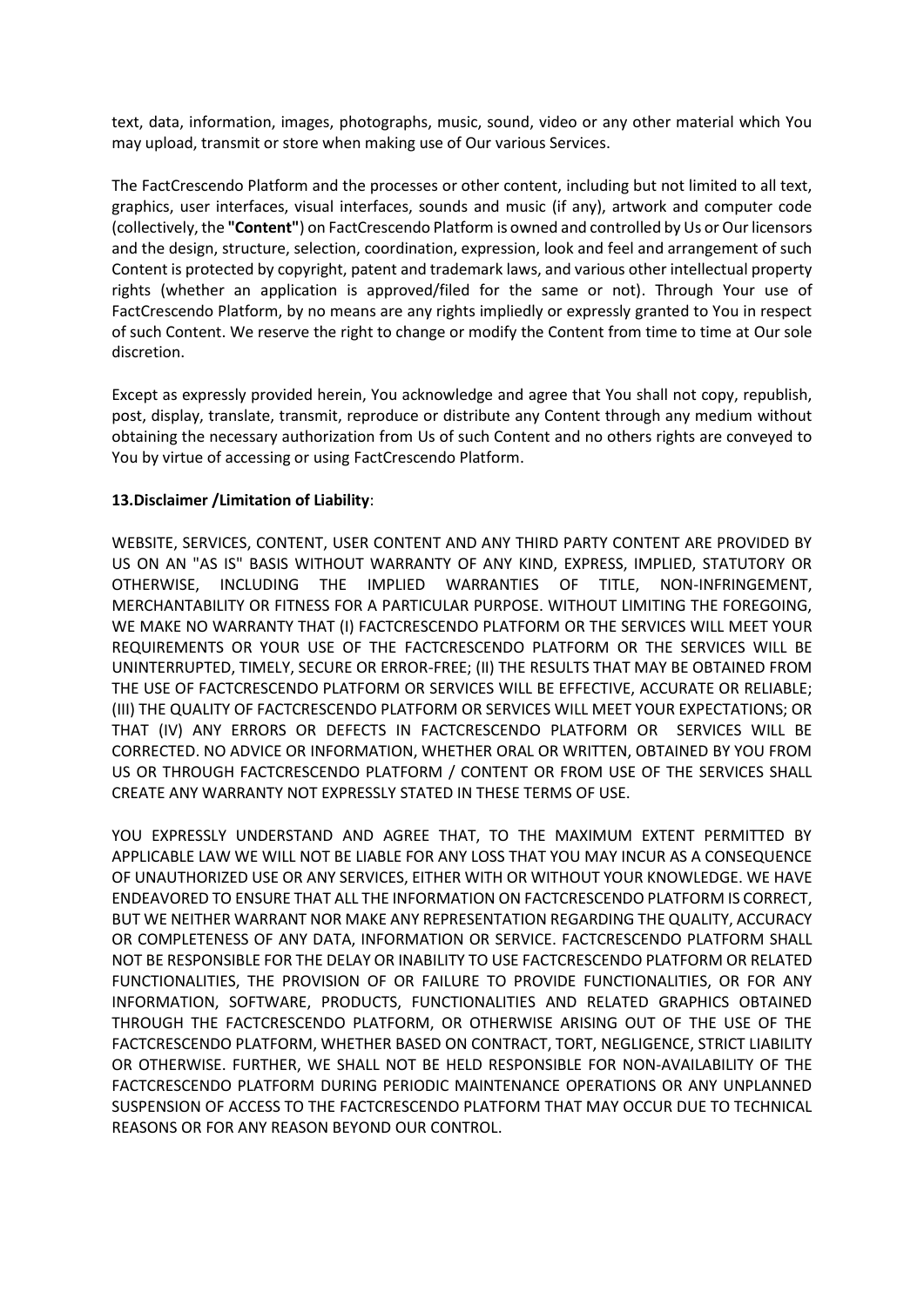WE SHALL NOT BE LIABLE FOR ANY DAMAGES, LIABILITY OR LOSSES ARISING OUT OF: (i) YOUR USE OF OR RELIANCE ON THE SERVICES OR YOUR INABILITY TO ACCESS OR USE THE SERVICES; OR (ii) ANY TRANSACTION OR RELATIONSHIP BETWEEN YOU AND ANY THIRD PARTY, EVEN IF HAVE BEEN ADVISED OF THE POSSIBILITY OF SUCH DAMAGES. WE SHALL NOT BE LIABLE FOR DELAY OR FAILURE IN PERFORMANCE OF SERVICES BY ANY THIRD PARTY OR ORGANIZATION ON FACTCRESCENDO PLATFORM.

BY ACCESSING OUR FACTCRESCENDO PLATFORM, YOU MAY DISCLOSE INFORMATIONS LIKE LOCATION, EMAIL-ID ETC., (APP PERMISSIONS) TO US. YOU SHALL HAVE SOLE RESPONSIBILITY AND LIABILITY FOR SUBMITTED INFORMATION AND MATERIALS. WE WILL USE SUCH SUBMITTED INFORMATION AND MATERIALS EXCLUSIVELY FOR YOUR BETTER EXPERIENCE OF USING OUR FACTCRESCENDO PLATFORM. WE DO NOT WARRANT THAT THIS FACTCRESCENDO PLATFORM; INFORMATION, CONTENT, MATERIALS, PRODUCT (INCLUDING SOFTWARE) OR SERVICES INCLUDED ON OR OTHERWISE MADE AVAILABLE TO YOU THROUGH THE FACTCRESCENDO PLATFORM; ITS SERVERS; OR ELECTRONIC COMMUNICATION SENT FROM US ARE FREE OF VIRUSES OR OTHER HARMFUL COMPONENTS.

### **14.Indemnification:**

You agree to indemnify, defend and hold Us harmless, including Our directors, employees and agents from and against any and all losses, liabilities, claims, damages, costs and expenses (including legal fees and disbursements in connection therewith and interest chargeable thereon) asserted against or incurred by Us that arise out of, result from, or may be payable by virtue of, any breach or nonperformance of any representation, warranty, covenant or agreement made or obligation to be performed by You pursuant to these Terms of Use or Privacy Policy. The indemnities shall survive beyond the period of Your usage of Factcrescendo Platform.

#### **15.Feedback Mechanism:**

We may have a feedback mechanism tool for Our Factcrescendo Platform. You agree that while using the Factcrescendo Platform, You are subject to evaluation by Us. The evaluation shall be based on a system of rating and review, which shall be on the basis of Your usage of the Factcrescendo Platform or usage of Services or on the basis of interaction on the Factcrescendo Platform, if any.

#### **16. Exclusions of Liability:**

- 16.1. We shall not be liable to You for any losses arising out of a force majeure event, i.e. events beyond Our control, including but not limited to acts of God, war, riots, terrorism, crime, strikes, lockouts, postal/communication disruption, failure or shortage of infrastructure, shortage of materials, etc.
- 16.2. We shall not be liable to You in respect of any business losses, such as loss of or damage to property, profits, income, revenue, use, production, anticipated savings, business, contracts, computer failure/ malfunction, commercial opportunities or goodwill or for costs or expenses arising for such damage or loss which may arise while availing Services on FactCrescendo Platform.
- 16.3. The Services require an internet connection and We shall not be responsible/ liable for any deficiency in Services arising out of deficiency or on account of Your internet connection.
- 16.4. We shall not be liable to You in respect of any special, indirect or consequential loss or damage resulting from the access, use or malfunction of Services.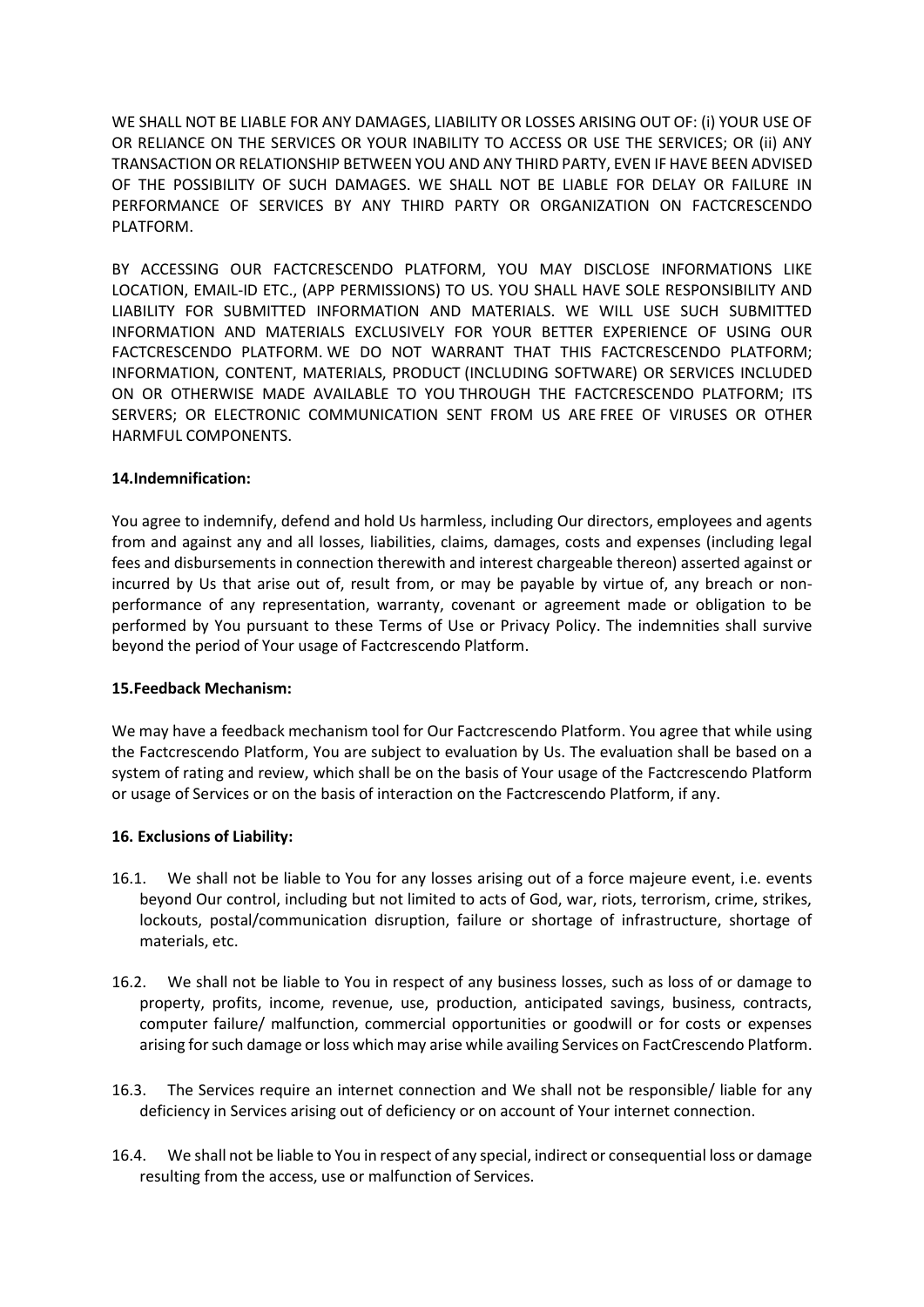16.5. If, notwithstanding foregoing exclusions, Our aggregate liability to You, whether arising in contract, tort, strict liability or otherwise, shall not exceed INR 10,000 (Rupees Ten Thousand Only). It is hereby clarified that Our total liability for any collective liability from multiple Users shall not exceed INR 100000 (Rupees One Lakh Only).

# **17.Termination:**

We may suspend or terminate Your use of the Factcrescendo Platform or any Service if it believes, in its sole and absolute discretion that You have breached, violated, abused, or unethically manipulated or exploited any term of these Terms of Use or anyway otherwise acted unethically. We reserve the right to refuse to provide You with access to the Factcrescendo Platform if it is brought to Our notice or if it is discovered that You are under the age of 18 years. We reserve the right to terminate if We have reasonable grounds to suspect that information provided by You is untrue, inaccurate, not current or incomplete, or not in accordance with these Terms of Use, We shall have the right to indefinitely refuse to provide You with access to the Factcrescendo Platform or Services. We reserve the right to refuse to process Your transactions/communications with a prior history of breach of any agreements by You with Us and/or any of Our third party vendors or breach/violation of any law or breach of any policy.

# **18.Severability:**

If any provision of the Terms of Use is found by a court or other binding authority to be invalid, You agree that every attempt shall be made to give effect to the parties' intentions as reflected in that provision, and the remaining provisions contained in the Terms of Use shall continue in full force and effect.

# **19.Governing Law:**

The laws of India, shall govern these Terms of Use, regardless of Your location. You hereby expressly consent to exclusive jurisdiction and venue located in, Aurangabad, Maharashtra, India, for all matters or disputes arising out of or relating to these Terms of Use or Your access or use of the FactCrescendo Platform.

ANY CAUSE OF ACTION ARISING OUT OF OR RELATED TO THESE TERMS OF USE OR YOUR USE OF THE FACTCRESCENDO PLATFORM MUST BE BROUGHT BY YOU WITHIN 1 (ONE) MONTH OF THE DATE SUCH CAUSE OF ACTION FIRST AROSE, OR SUCH CAUSE OF ACTION IS FOREVER WAIVED BY YOU. EACH CAUSE OF ACTION SHALL BE ADJUDICATED INDIVIDUALLY, AND YOU AGREE NOT TO COMBINE YOUR CLAIM WITH THE CLAIM OF ANY THIRD PARTY.

# **20.Non-waiver:**

We reserve all rights permitted to Us under these Terms of Use as well as under the provisions of any applicable law. Our non-enforcement of any particular provision or provisions herein or under any applicable law should not be construed as Our waiver of the right to enforce that same provision under the same or different circumstances at any time in the future.

# **21.Grievance Officer:**